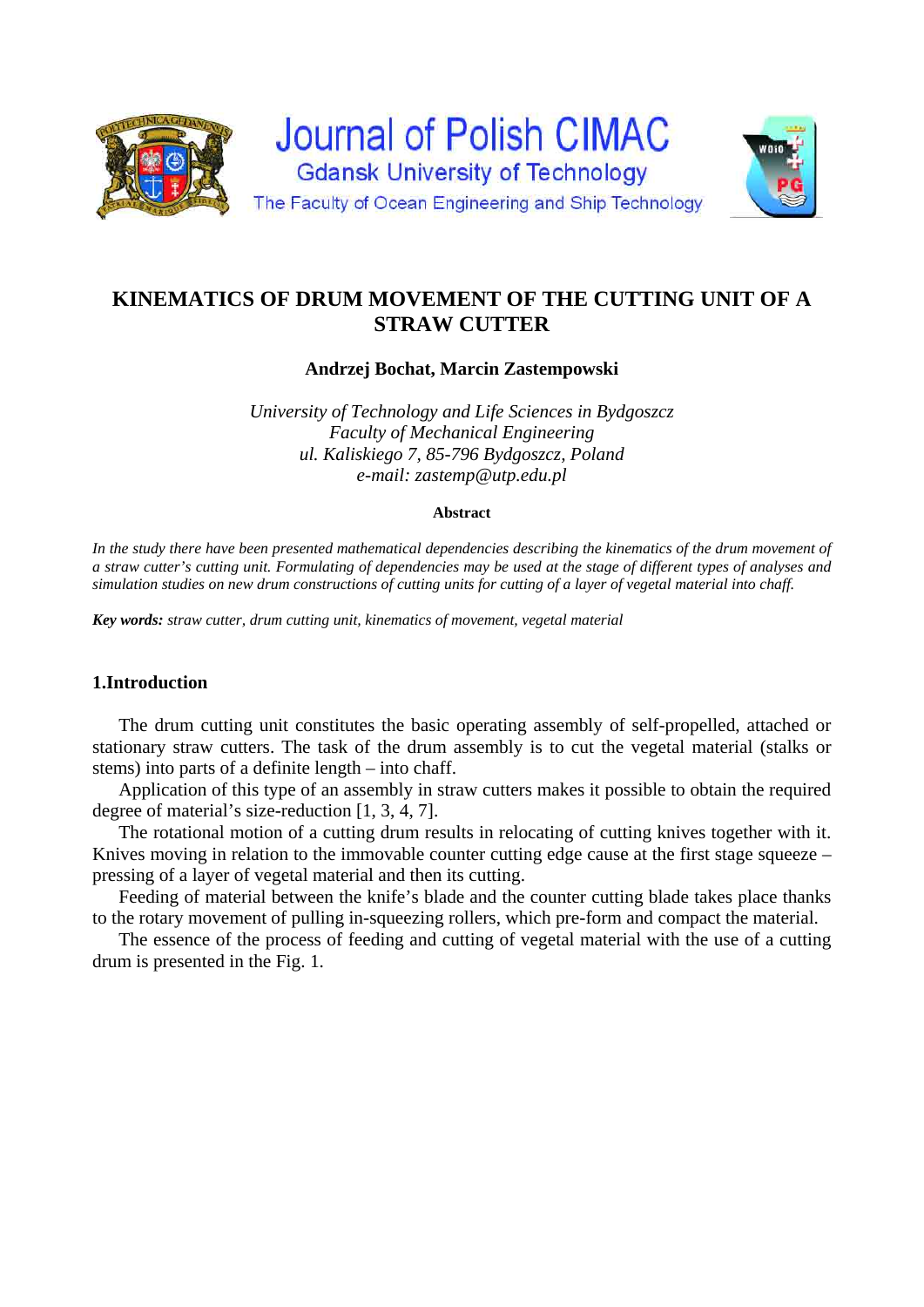

*Fig. 1. Process of feeding and cutting of vegetal material with the use of a cutting drum: 1 – layer of material, 2 – upper pulling in- squeezing roller, 3 – pressure plate, 4 – cutting knife, 5 – cutting drum, 6 – counter cutting edge, 7 – lower pulling in-squeezing roller, h0 – height of the layer of material before compacting, h – height of the layer of material after compacting* 

One of the basic problems facing the design engineers of the straw cutter is the correct designing of their operating-drum cutting assembly. It shall be possible on condition of precise finding of dependencies between geometrical and kinematic parameters of construction of a given drum assembly and the location and thickness of the layer of the cut material.

It results from the literature studies, that the above issue [1, 2, 3, 4, 5, 6, 7] has not been precisely solved yet.

That is why in this study, the attempt of mathematical description of a cutting drum's movement has been assumed as the basic goal of the work particularly considering its knives at the stage of cutting of a material's layer.

#### **2. Analysis of the issue**

Analyzing a complex movement of a single cutting edge it may be noticed, that the cutting speed  $\mathcal{G}_c$  is a variable value and is strictly determined by the tangential velocity of knives  $\mathcal{G}_b$  and the speed of material feeding  $g_m$  for cutting. The direction and value of the speed  $g_c$ , vary together with the value of the drum's rotation angle  $\varphi$ . For any location of a knife's location, pursuant to Fig. 2, speed  $\beta_c$  may be calculated from dependencies:

$$
\mathcal{G}_c = \sqrt{\mathcal{G}_b^2 + \mathcal{G}_m^2 + 2 \mathcal{G}_b \mathcal{G}_m \cos \psi} \ . \tag{1}
$$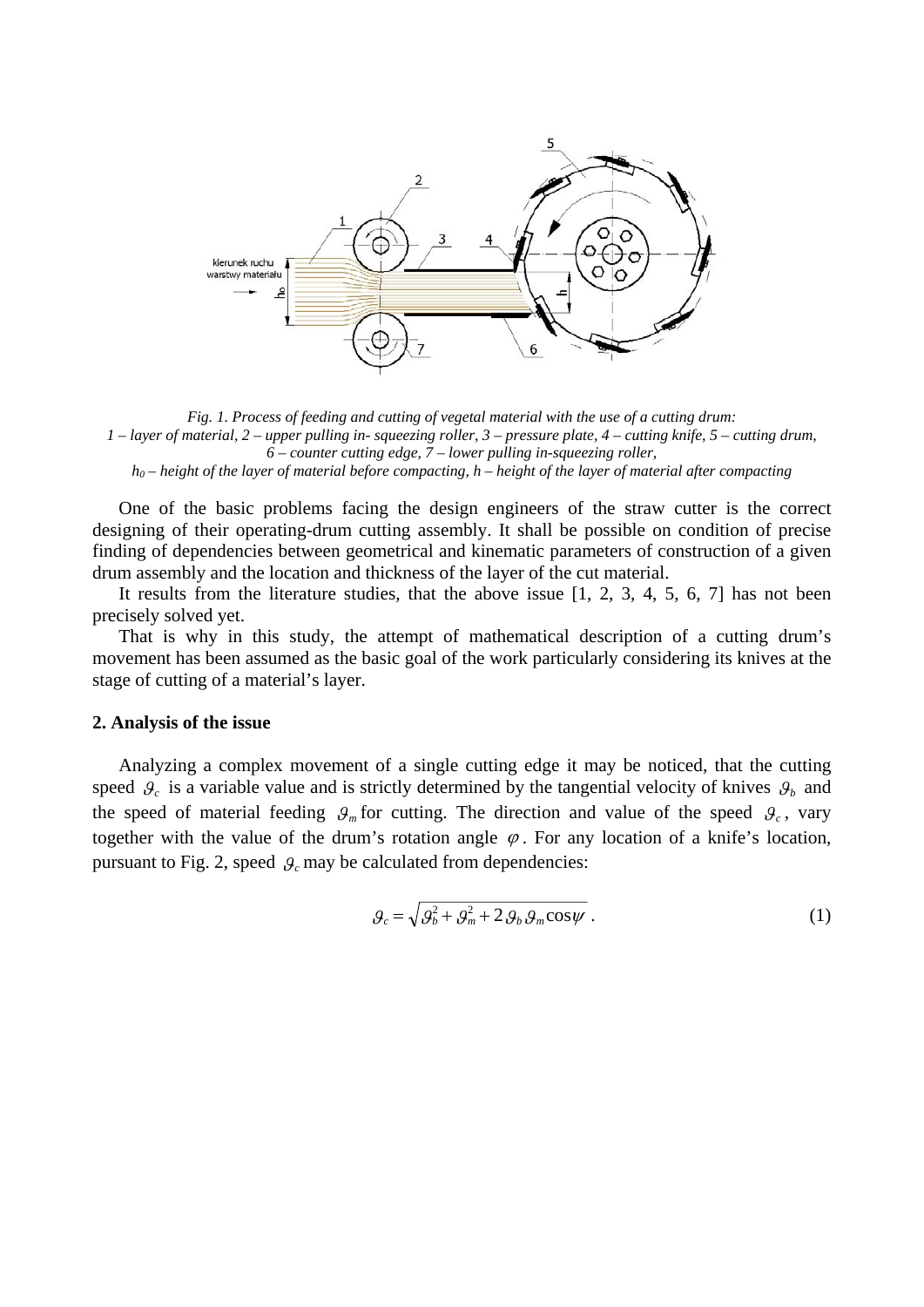

*Fig.2. Location of the drum rotation's axis in relation to the counter cutting edge* 

In case of no specific location of the counter cutting edge in relation to the drum's axis, the knife shall cause pushing away of material what shall result in the increase of cutting resistances and the increase of unevenness of chaff's cutting.

Limiting location of the counter cutting edge at constant thickness of fed layer assuring correct cutting shall take place when the component horizontal linear velocity of a knife is equal to the material's feeding speed what takes place when :

$$
\sin \varphi = \frac{\mathcal{G}_m}{\mathcal{G}_b}.\tag{2}
$$

It results from the analysis of the Fig. 2, that:

$$
h_1 = R \sin \varphi = R \frac{\varphi_m}{\varphi_b} = R \frac{1}{\lambda},\tag{3}
$$

where:

 *R* – radius of cutting drum,

 $\lambda$  – kinematic ratio of a drum cutting assembly specified as a quotient of the tangential velocity  $\mathcal{G}_b$  of cutting knife to feeding speed  $\mathcal{G}_m$  of material to be cut.

So, the distance of the counter cutting edge from the drum's axis in the vertical plane may be calculated from the formula:

$$
A = h_2 + \frac{R}{\lambda}.\tag{4}
$$

While the distance of the drum rotation's axis from the counter cutting edge in the horizontal plane may be calculated from the dependence:

$$
b = \sqrt{R^2 - A^2} = \sqrt{R^2 - \left(h_1 - \frac{R}{\lambda}\right)^2}.
$$
 (5)

From the analysis of equations (4) and (5) it results, that location of counter cutting edge in relation to the rotation's axis of a cutting drum depends on a drum's radius, thickness of cut laser of material and the kinematic index.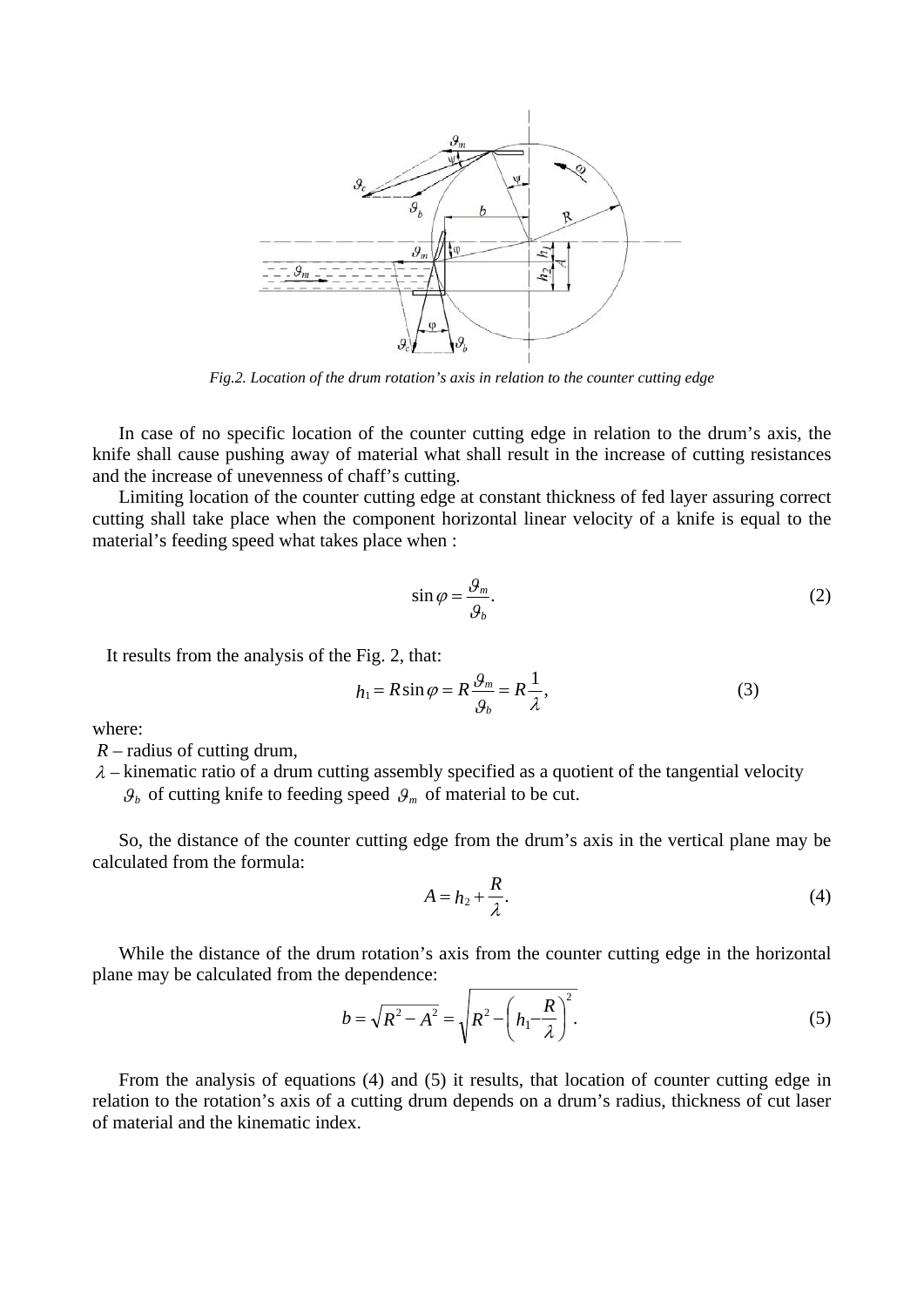Due to the fact, that the cutting drum makes rotational motion and material moves with uniformly linear motion in its direction, the movement path of knives has the form of a trochoid which, pursuant to Fig. 3 is described by a parametric equation:

$$
x_a = \mathcal{G}_m t + R \cos \omega t, \tag{6}
$$

$$
y_a = R(1 - \sin \omega t). \tag{7}
$$



*Fig.3. Path of drum's knives in relation to the cut layer of material* 

In order to determine resultant speed  $\mathcal G$  and acceleration  $a$  of a knife, one should appropriately differentiate equations (6) and (7) and to make appropriate mathematical operations.

Differentiating equations (6) and (7) once, the below was received:

$$
\mathcal{G}_{xa} = \frac{dx_a}{dt} = \mathcal{G}_m - R\omega\sin\omega t,\tag{8}
$$

$$
\mathcal{G}_{ya} = \frac{dy_a}{dt} = -R\omega\cos\omega t.
$$
 (9)

Taking into account that the resultant speed of the knife is described by the dependence:

$$
\mathcal{G} = \sqrt{\mathcal{G}_{xa}^2 + \mathcal{G}_{ya}^2},\tag{10}
$$

after conversions there has been received:

$$
\mathcal{G} = \sqrt{\mathcal{G}_m^2 - 2\mathcal{G}_m R \omega \sin \omega t + R^2 \omega^2}.
$$
 (11)

However, differentiating twice the equations (6) and (7) there has been obtained:

$$
a_{xa} = \frac{d\theta_{xa}}{dt} = -R\omega^2 \cos \omega t, \qquad (12)
$$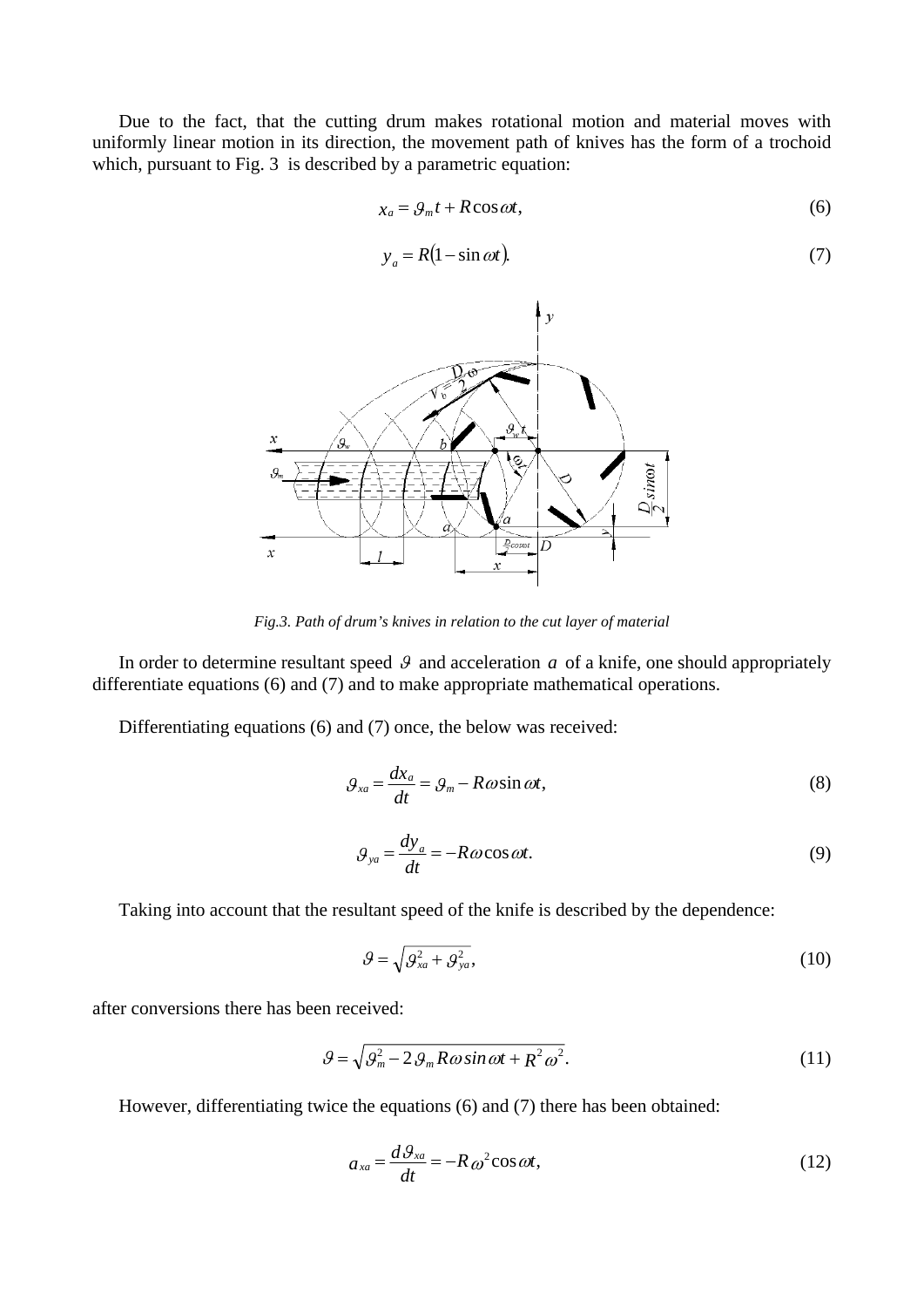$$
a_{ya} = \frac{d\mathcal{G}_{ya}}{dt} = R\omega^2 \sin \omega t.
$$
 (13)

Taking into account that the resultant acceleration of the knife is described by the dependence:

$$
a = \sqrt{a_{xa}^2 + a_{ya}^2},\tag{14}
$$

after conversion there has been received:

$$
a = \sqrt{\left(-R\omega^2 \cos \omega t\right)^2 + \left(R\omega^2 \sin \omega t\right)^2} = R\omega^2.
$$
 (15)

Distances between the adjacent trochoid loops deposited on the layer of cut material are equal to each other and constitute the so-called computational cutting length corresponding to the length of chaff.

The theoretical length of chaff *l* with sufficient approximation may be calculated from the dependence:

$$
l = \frac{\mathcal{G}_m}{n \cdot z} = \frac{\pi \, \mathcal{G}_m}{30 \omega \cdot z},\tag{16}
$$

where:

 $\mathcal{G}_m$  – speed of material feeding,

 $n$  – rotational speed of cutting drum,

 $\omega$  – angular velocity of cutting drum.

*z* – number of knives.

### **3. Final conclusions**

In the light of the conducted analysis of this issue, the following conclusions may be formed:

- 1. Mathematical dependencies presented in the study describing kinematics of drum movement of a cutting assembly of a straw cutter and in particular of its cutting knives, constitute the first attempt of comprehensive presentation of that issue.
- 2. Derived dependencies make it possible to establish relationships between the basic operational parameters of a cutting drum and its constructional and geometric features in the aspect of kinematics of the movement of knives cutting the layer of material.
- 3. Developing the dependencies may be used at the stage of simulation tests with new drum constructions of cutting assemblies of a straw cutter and in the process of automation of their operation's steering.

## **References**

[1] Bochat A., Zastempowski M.: *Analiza badań cięcia źdźbeł roślin zbożowych i nowy bębnowy zespół tnący*. Inżynieria i Aparatura Chemiczna 1-2/2005, ss. 31-33.